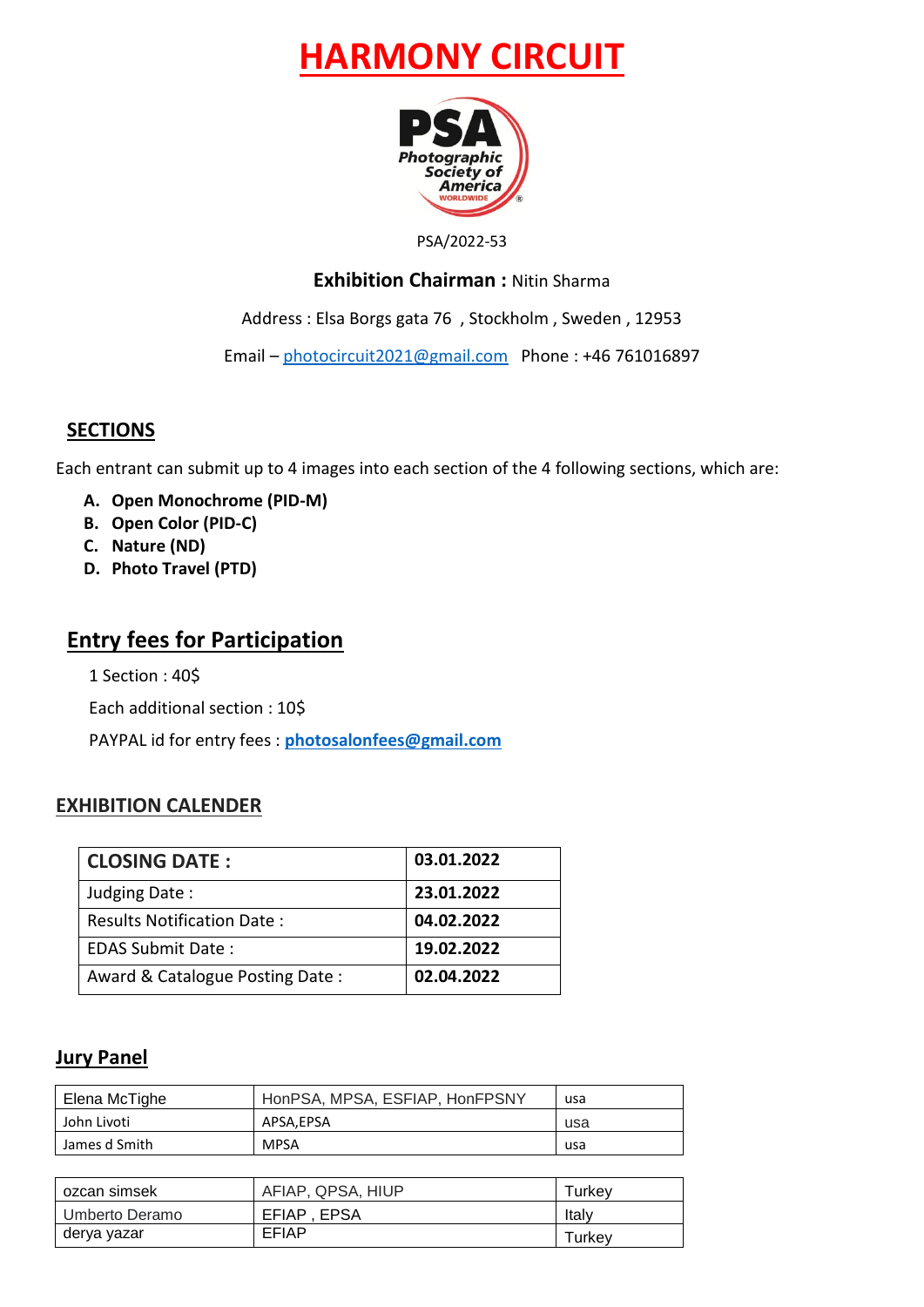| Dr Wendy Allard      | EFIAP/s, CPAGB, PPSA, FRPS | England |
|----------------------|----------------------------|---------|
| Barbara Jenkin       | GMPSA/P . EFIAP/d3         | England |
| Souvik Kar Mahapatra | <b>Photo Journalist</b>    | India   |

| Koshal Basu           | EFIAP . EPSA  | India   |
|-----------------------|---------------|---------|
| Prasun Kumar De       | AFIAP         | India   |
| <b>Gunther Riehle</b> | GMPSA/P, APSA | Germany |

| Kwong Ying AU-YEUNG | MPSA, EFIAP/b | Hong Kong |
|---------------------|---------------|-----------|
| Edward WONG         | EPSA, EFIAP   | Hong Kong |
| Yiu Wah WONG        | MPSA, EFIAP/s | Hong Kong |

### **Awards**

The following awards (total 140 awards) will be awarded in the circuit:

- a) 1 PSA Gold Medal for each section of every salon. (Total 20 nos.)
- b) 1 Circuit Gold Medal for each section of every salon. (Total 20 nos.)
- c) 1 Circuit Silver Medal for each section of every salon. (Total 20 nos.)
- d) 1 Circuit Bronze Medal for each section of every salon. (Total 20 nos.)
- e) 3 Electronic certificate of Merit for each section of every salon. (Total 60 nos.)

### **Catalog for Exhibitors**

PDF Downloadable from web site by exhibitors.

**IMAGE AND ENTRY REQUIREMENTS** This exhibition is open to anyone; however, an entry may be rejected when the Sponsor or the Exhibition Organizers, in their reasonable discretion, believes the entry does not conform to exhibition rules and these Conditions of Entry. Membership in any photographic organization is not required.

**Sanctions**: Entries will not be accepted from any entrant who is currently sanctioned by PSA. Entry fees are not refundable in these circumstances

### **PSA Star Ratings**

To receive proper Star ratings credit from PSA, entrants must provide their names and country exactly the same in each exhibition. Aliases are not permitted. Please contact PSA in the event of name changes or relocating to another country. Using one's name differently in different exhibition exposes the entrant to the risk that many of their acceptances may not be recognized by PSA Star Ratings.

### **Image Creation**

Entries must originate as photographs (image-captures of objects via light sensitivity) made by the entrant on photographic emulsion or acquired digitally.

### **Certification**:

By virtue of submitting an image, the entrant certifies the work as his or her own. Images may not incorporate elements produced by anyone else (for example: clip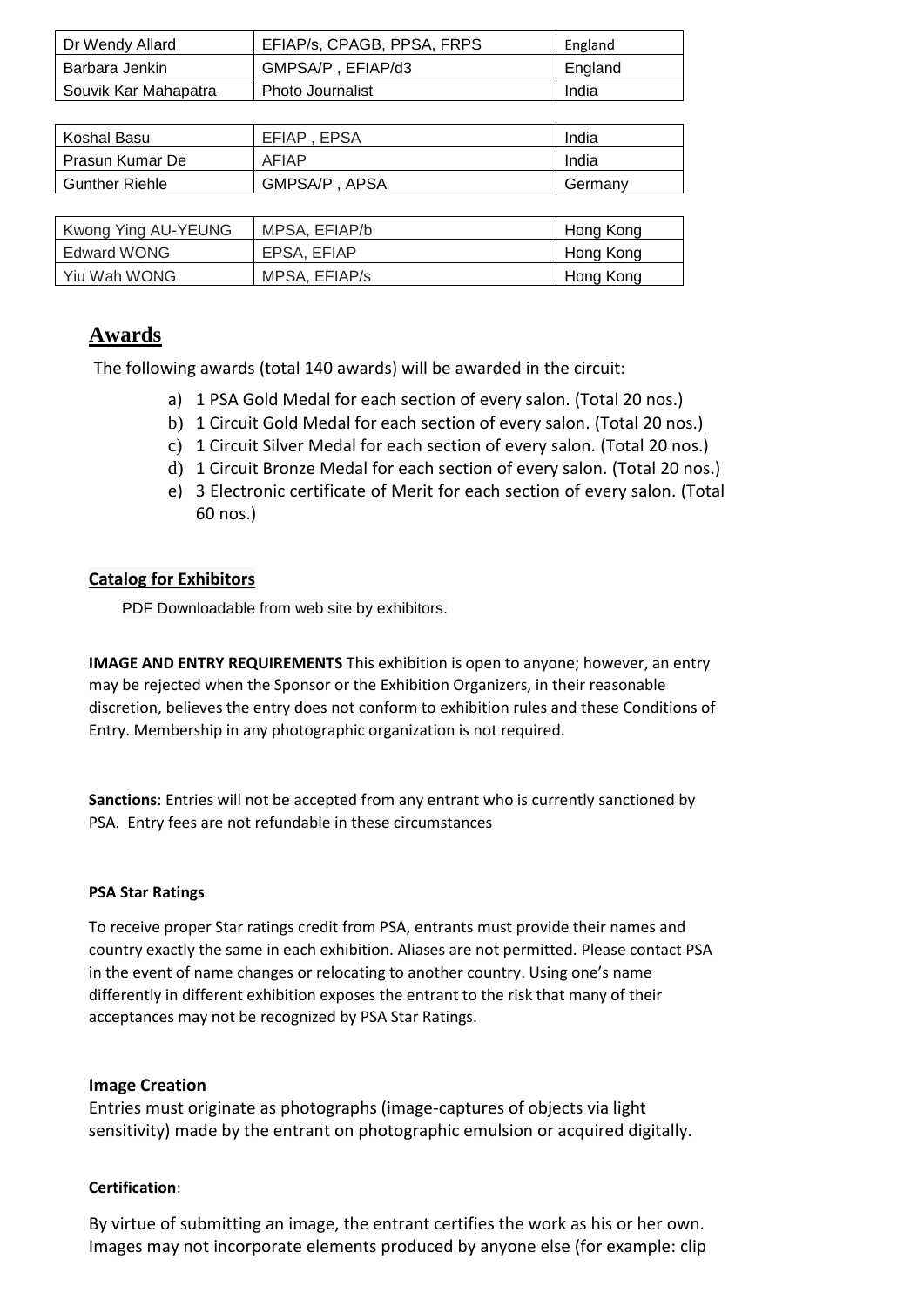art, images or art by others downloaded from the Internet). Aliases are not allowed.

#### **Reproduction**

The entrant permits the sponsors to reproduce all or part of the entered material free of charge for publication and/or display in media related to the exhibition. This may include low resolution posting on a website. Note: Entrants who indicate that their images may not be reproduced or used "will not be eligible for awards" or inclusion in audio-visuals of the exhibition "and could be subject to disqualification" by the exhibition sponsors. The exhibition assumes no liability of any misuse of copyright

**Alteration and Computer Generation** Subject to Divisional restrictions (particularly Nature, Photo Travel, and Photojournalism) images may be altered, either electronically or otherwise, by the maker; adjustments to enhance images or creatively modify images are allowed providing the underlying photograph is retained in a way that is obvious to the viewer. Images may not be constructed entirely with a computer, and must be the sole work of the author

**Re-use of accepted images**: Any image that has been accepted in this exhibition, past or present, may not be entered again in the same Division Star Ratings Class any future instances of this exhibition. It may, of course, be entered in any other PSA recognised exhibitions but **must always have the same title**. **Re-titling in another language is not allowed.**

**Entry**: An Entry consists of, up to and including, four (4) images entered by a single entrant into the same Section. An entrant may only enter a specific Section once.

#### **Titles**:

Each image must have a unique title **that is a description of the image**. That unique title must be used for entry of that image or of an identical Image into any and all PSA-Recognized exhibitions. Titles must be 35 characters or fewer. No titles may be visible to the judges, and nothing in the image may identify the maker. Titles may not include file extensions such as .jpg or .jpeg (or any other camera capture filenames such as IMG 471). Titles may not consist of personal identifiers possibly augmented by a number; or include words such as "untitled" or "no title". Titles may not consist solely of numbers unless those numbers are prominently contained within the image, such as a contestant number in a race.

#### **Color and Monochrome:**

Color and Monochrome images from the same capture that share substantial pictorial content in common will be considered the same image and must be given the same title.

### **Submission System**

Maximum size of any image is 1 MB. 1024 pixels on the horizontal side 768 pixels vertical side resolution of 300 dpi.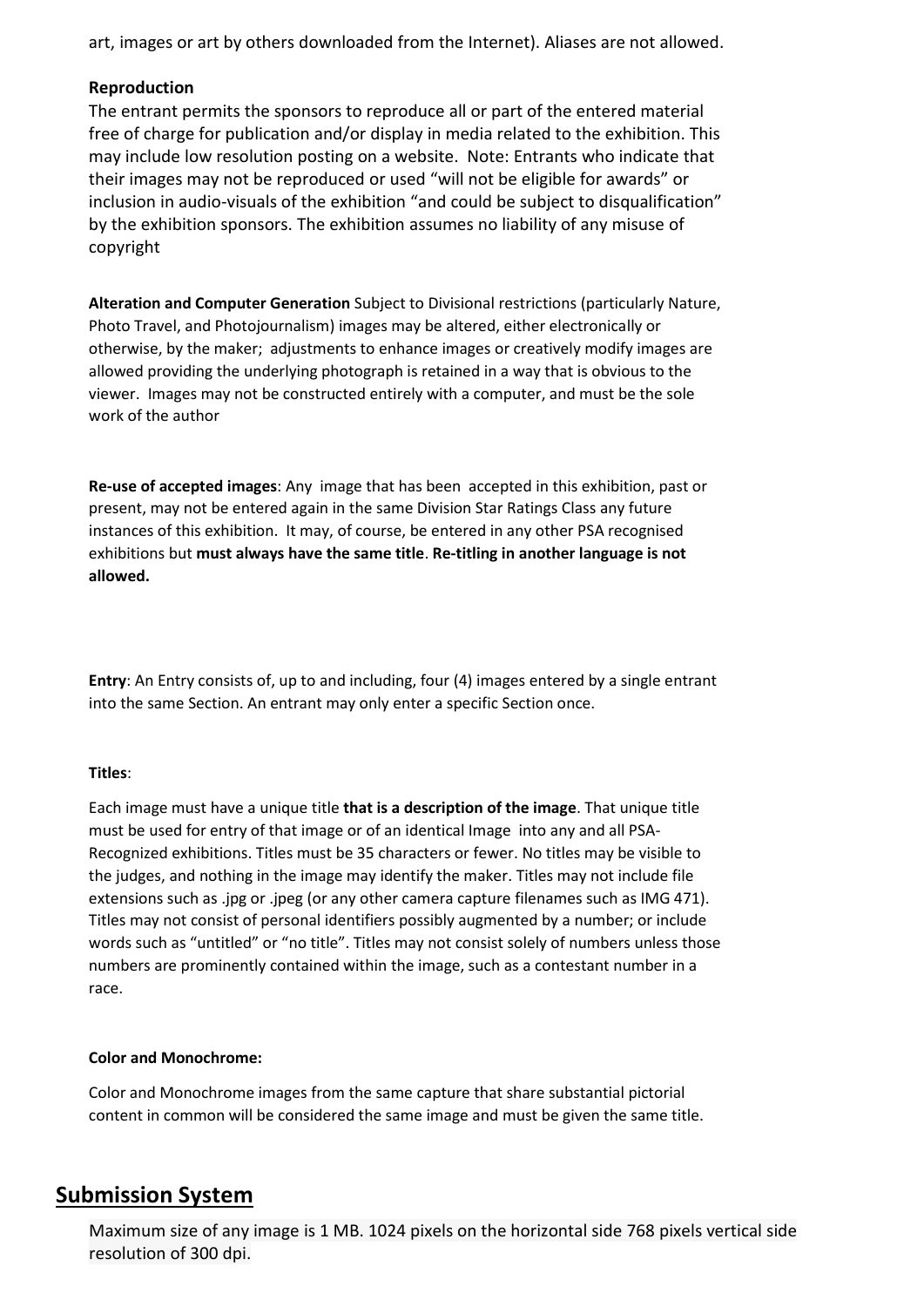The Exhibition will be conducted in accordance with the rules of the PSA

An entrant's images will not be presented to the judges consecutively. An entrant's four images will be distributed throughout four rounds of judging in that section. Distribution of images will be in the same round order as submitted by the entrant.

### **Judging System**

Judging will be done by Remote Online System.

The native resolution will be equal the horizontal and vertical pixel limits specified for the submitted images

### **Acceptance Rate**

Acceptance ratio will be as per PSA rule. Acceptance rate may not exceed 35% in any section.

### **DATA PROTECTION**

By entering this exhibition, you are explicitly consenting to the personal details you have supplied, including email addresses, being held, processed and used by the exhibition organizers for purposes associated with this exhibition. You also explicitly consent to such information being sent to organizations that have accorded official recognition, patronage or accreditation to this exhibition. You acknowledge and accept that entering this exhibition means that the status and results of your entry may be made public.

### **SUBJECT MATTER AND SECTION DEFINITIONS**

### **Statement on Subject Matter applicable to all sections**

The fundamental rule that must be observed at all times and **applies to all sections** offered in exhibitions with FIAP patronage or PSA recognition is that **the welfare of living creatures is more important than any photograph**. This means that practices such as baiting of subjects with a living creature and removal of birds from nests, for the purpose of obtaining a photograph, are highly unethical, and such photographs are not allowed in any exhibition with FIAP patronage or PSA recognition. Under no circumstances may a living creature be placed in a situation where it will be killed, injured or stressed for the purpose of obtaining a photograph. This rule applies regardless of whether or not the creature being killed, injured or stressed is visible in the captured image.

There are also concerns about the use of aerial photography, drones, helicopters, low flying aircraft. These should not cause any interference with other individuals or animals which causes a disturbance in their normal activity or disrupt the way any individuals or animals interact with their environment.

Entry in this exhibition is conditional on accepting these policies. The content of images must comply with these General Conditions and with the Division and Section definitions listed in these conditions. Images that - in the sole opinion of the judges or the Exhibition Organizers - do not comply, will be disqualified so the entrant may be aware of the problem when considering entry into other exhibitions with FIAP patronage/PSA recognition.

Further details on the PSA's drone policy may be found at [https://psa-photo.org/index.php?psa-policies#drone](https://psa-photo.org/index.php?psa-policies%23drone)

### **PSA Monochrome Definition**

An image is considered to be Monochrome only if it gives the impression of having no color (i.e. contains only shades of grey which can include pure black and pure white) OR it gives the impression of being a greyscale image that has been toned in one color across the entire image. (For example by Sepia, red, gold, etc.) A greyscale or multi-colored image modified or giving the impression of having been modified by partial toning, multi-toning or by the inclusion of spot coloring does not meet the definition of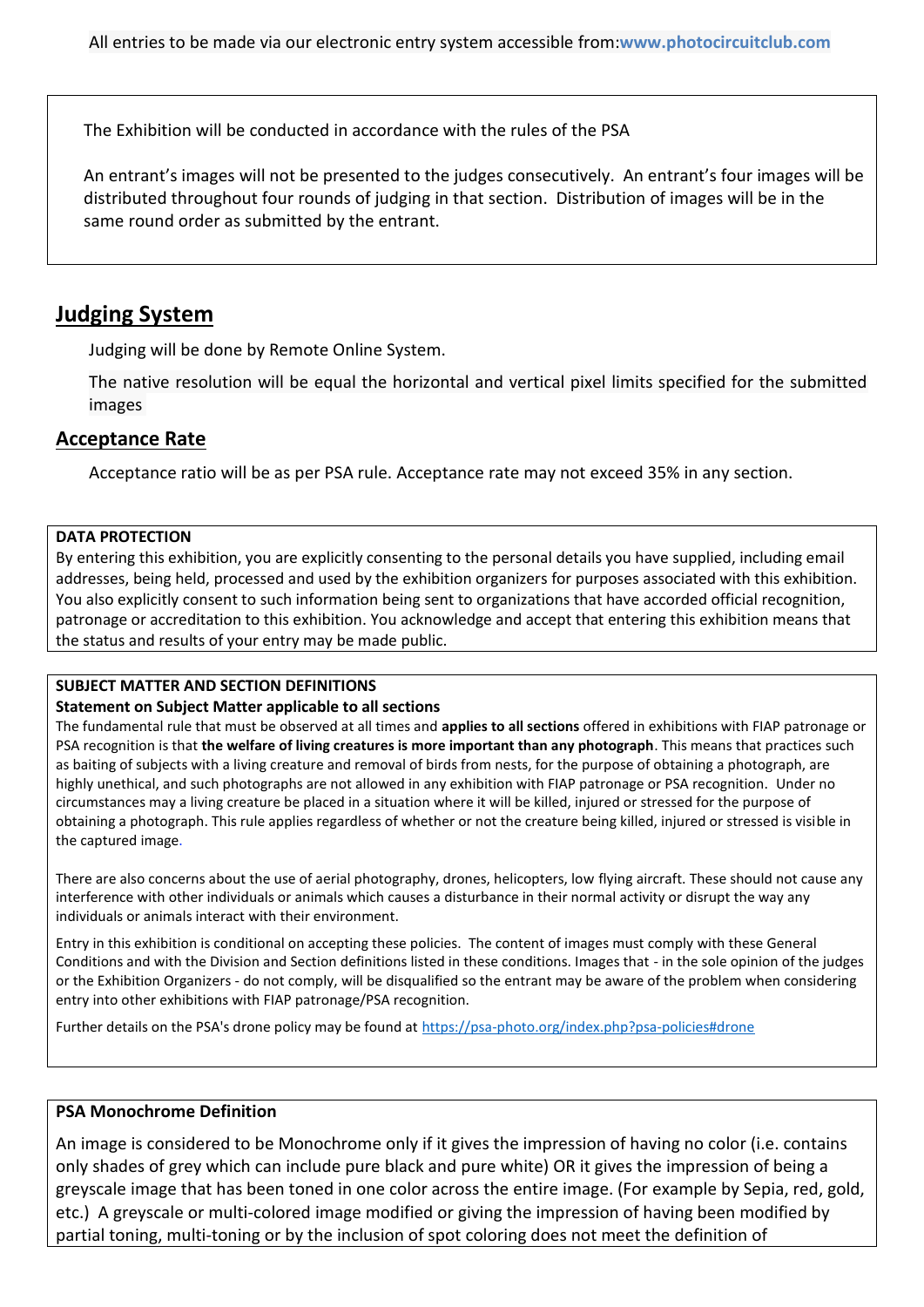monochrome and shall be classified as a Color Work.

For the purpose of this exhibition, only greyscale images are allowed in monochrome sections. Toned images are not allowed.

**Greyscale Monochrome** images may be entered for Nature, Photojournalism and Photo Travel but toned images are not permitted for these sections.

### **PSA/FIAP Nature Definition**

Nature photography records all branches of natural history except anthropology and archaeology. This includes all aspects of the physical world, both animate and inanimate, that have not been made or modified by humans. Nature images must convey the truth of the scene that was recorded. A well-informed person should be able to identify the subject of the image and be satisfied that it has been presented honestly and that no unethical practices have been used to control the subject or capture the image. Images that directly or indirectly show any human activity that threatens the life or welfare of a living organism are not allowed.

The most important part of a Nature image is the nature story it tells. High technical standards are expected and the image must look natural. Adding a vignette or blurring the background during processing is not allowed.

Objects created by humans, and evidence of human activity, are allowed in Nature images only when they are a necessary part of the Nature story.

Photographs of human-created hybrid plants, cultivated plants, feral animals, domesticated animals, human-created hybrid animals and mounted or preserved zoological specimens are not allowed.

Images taken with subjects under controlled conditions, such as zoos, are allowed.

Controlling live subjects by chilling, anaesthetic or any other method of restricting natural movement is not allowed. No modification that changes the truth of a Nature image is allowed. Images may be cropped but no other technique that removes, adds or moves any part of the image is allowed.

Techniques that remove elements added by the camera, such as dust spots, digital noise and lens flare are allowed. Complete conversion of colour images to greyscale monochrome is allowed. Partial conversion, toning and infrared captures or derivations are not allowed.

Multiple images of the same subject that are combined in camera or with software by focus stacking, exposure blending or stitching (images taken consecutively and combined by overlapping) are allowed

*Attention is drawn to the PSA Statement on Subject Matter which applies to all sections*

### **Borders**

Any border added must be a single border of white or grey, no greater than 3 -5 pixels in width. Single black or white borders of the same dimensions are allowed in Nature Prints.

### **PSA Photo Travel Definition**

A Photo Travel image expresses the characteristic features or culture of a land as they are found naturally. There are no geographical limitations. Images from events or activities arranged specifically for photography, or of subjects directed or hired for photography are not permitted**.** Close up pictures of people or objects must include features that provide information about the location.

Techniques that add, relocate, replace or remove any element of the original image, except by cropping, are not permitted. The only allowable adjustments are removal of dust or digital noise, restoration of the appearance of the original scene, and complete conversion to greyscale monochrome. Other derivations, including infrared, are not permitted. All images must look natural.

*Attention is drawn to the PSA Statement on Subject Matter which applies to all sections*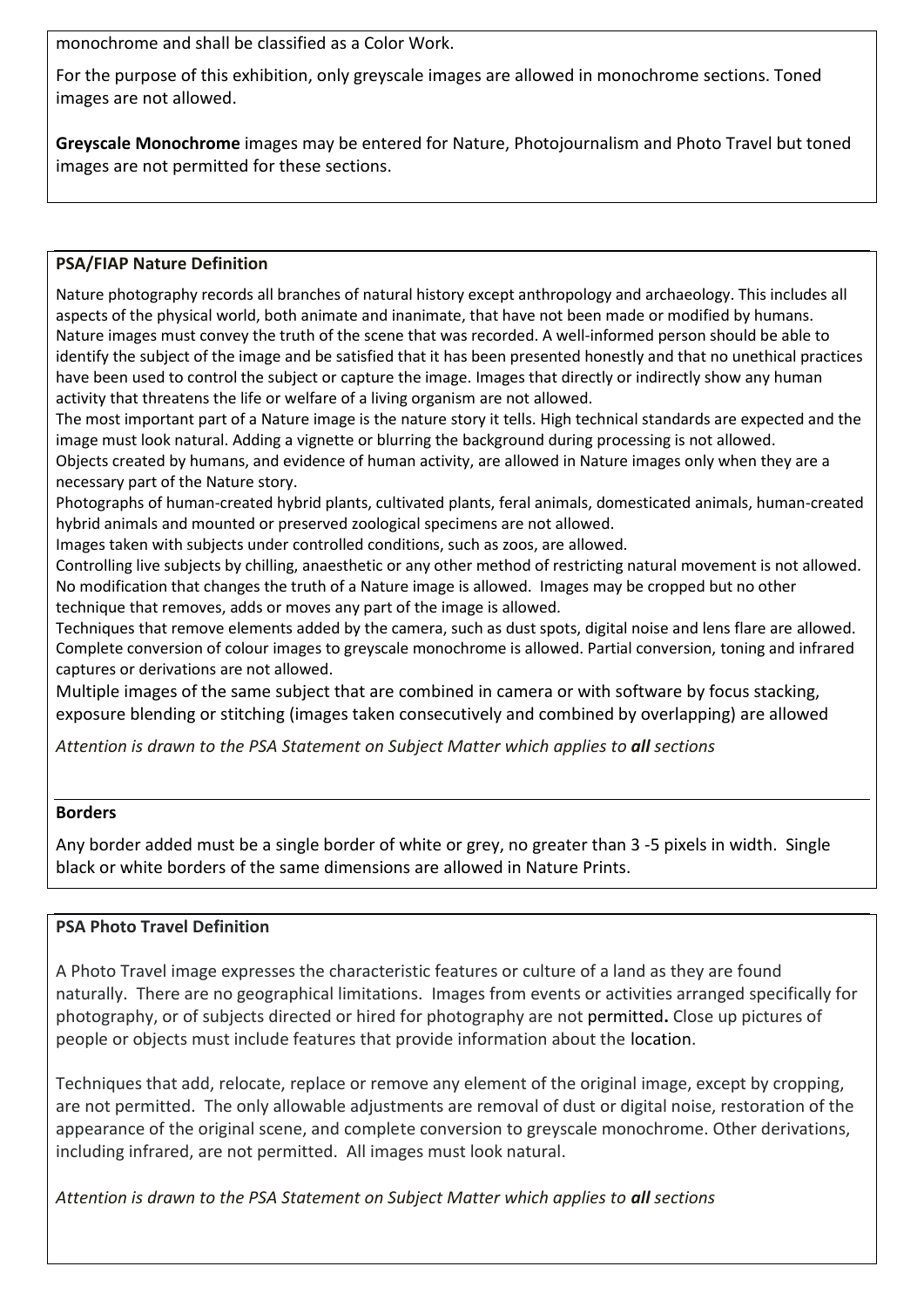### **Vignettes and Borders**

Vignettes are not allowed in Photo Travel images. Any border added must be a single border of white or grey, no greater than 3 -5 pixels in width. Single black or white borders of the same dimensions are allowed in Photo Travel Prints.

#### **Breaches of Rules**

If, at any time, it is determined in the reasonable discretion of the exhibition organizer or the judges before, during, or after the judging of an exhibition that an entrant has submitted entries where one or more images may fail to comply with these Conditions of Entry, including the stated definitions, the exhibition organizers reserve the right to delete the entry from the exhibition and void any or all acceptances or awards in connection with the exhibition. Fees may be forfeited or refunded in these circumstances. The entrant acknowledges that the decision of the exhibition organizers or the judges is final

In order to ensure that images comply with the Conditions of Entry and definitions, the exhibition organizers may carry out reasonable measures to verify that:

a) the images are the original work of the entrant and

b) the images comply with the rules and definitions as set out in these Conditions of Entry

These steps include, but are not limited to, questioning any entrant, requiring the submission of RAW files or other digital files representing the original capture of the submitted image(s), confronting the entrant with evidence that one or more submitted images fails to comply with the Conditions of Entry (also known as Entry Rules), and offering the entrant a reasonable opportunity to provide counter evidence to refute the exhibition organizer's evidence by a set deadline. Such entries that are not cleared or are still questionable after the entrant has presented evidence may be considered in breach of these Conditions of Entry, and declined. Such entries may be referred to PSA for further investigation of possible ethics violations

PSA retains the right to investigate in any way all complaints/suspicions of breaches of entry conditions, impose sanctions if deemed necessary, void the acceptances of any image found to violate the PSA rules, include the entrant's name on the list of sanctions provided to Exhibitions, and share such investigations with FIAP. Entrants automatically agree to these terms by the act of entering the Exhibition and agree to cooperate with any investigation.

If another party is submitting images on the entrant's behalf, the entrant will still be held responsible for adhering to these Conditions of Entry (Entry Rules) **and will be subject to sanction for any violations** to these Conditions of Entry and PSA's Statement of Ethics that may result. If another party is processing images for an entrant or submitting images on the entrant's behalf, the entrant will still be held responsible for adhering to all Conditions of Entry including the specific conditions in the relevant definitions.

**NOTICE**: When an entrant fills in the Entry Form to submit an entry the entrant will see a feature to affirm he or she has read these Conditions of Entry when he or she fills out the entry form. If the entrant does not so affirm the entry will not be submitted